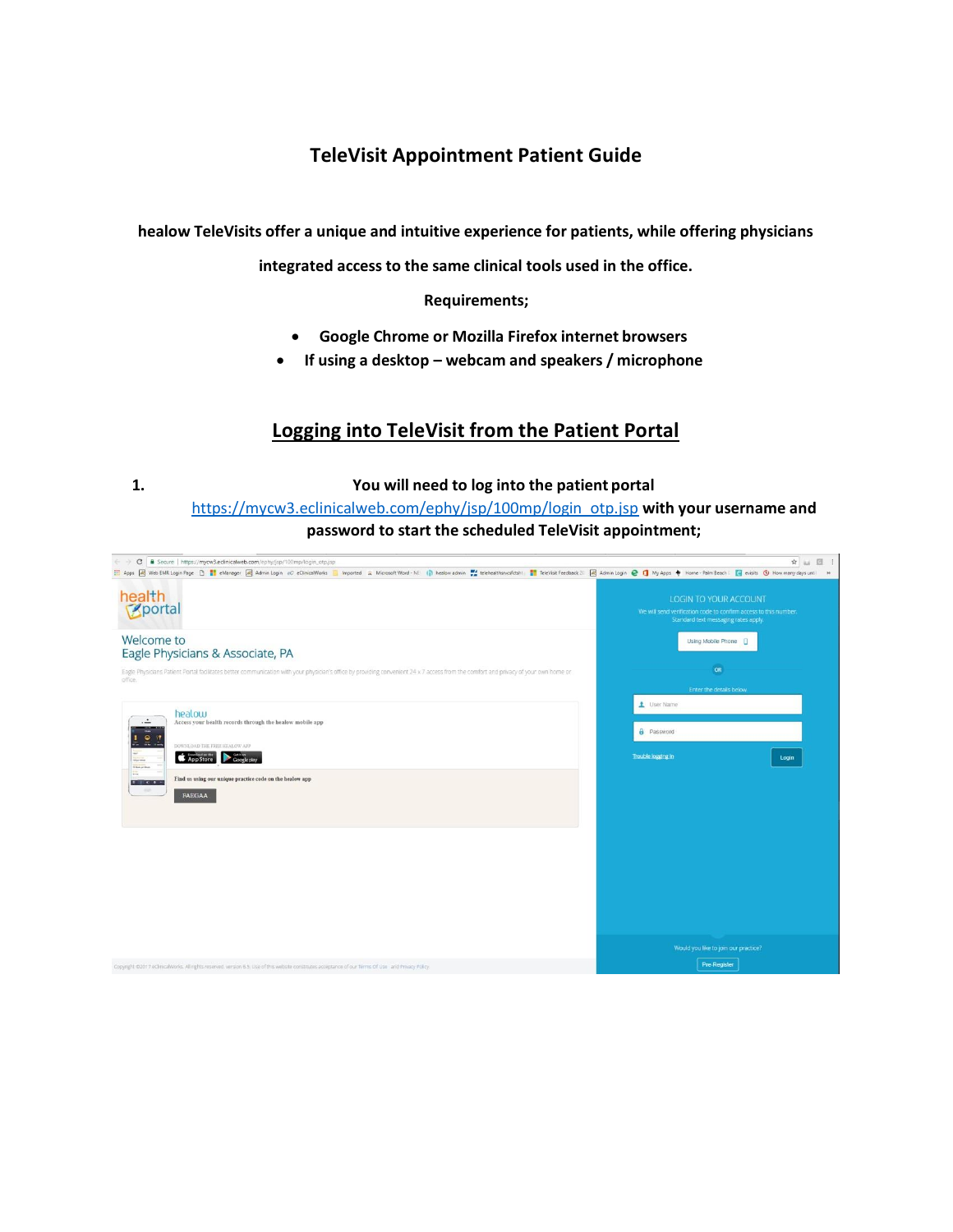**2. Once you are logged into the patient portal you willsee the scheduled TeleVisit in your patient dashboard;**



3. Click on Join TeleVisit to start the appointment - you will be prompted to enter in your vitals;

| < Dashboard                         |                                  | TeleVisit   Regina Druz   28 Apr 2016 |                     |                                |
|-------------------------------------|----------------------------------|---------------------------------------|---------------------|--------------------------------|
|                                     |                                  | <b>O</b> Vitals                       | Compatibility Check | Join the TeleVisit Appointment |
| Height                              |                                  |                                       |                     |                                |
| $\sqrt{5}$                          | inches<br>$\bar{\Pi}$<br>$\,$ 3. |                                       |                     |                                |
| Weight<br>120                       | pounds                           |                                       |                     |                                |
| <b>Blood Pressure</b>               |                                  |                                       |                     |                                |
| Temperature                         |                                  |                                       |                     |                                |
| 98<br>u.<br><b>Respiratory Rate</b> | $\mathsf F$                      |                                       |                     |                                |
|                                     | breaths per minute               |                                       |                     |                                |
| Pulse Rate                          |                                  |                                       |                     |                                |
|                                     | baats per minute                 |                                       |                     |                                |
|                                     |                                  |                                       |                     |                                |
|                                     |                                  |                                       |                     |                                |
|                                     |                                  |                                       |                     |                                |
|                                     |                                  |                                       |                     |                                |
|                                     |                                  |                                       |                     |                                |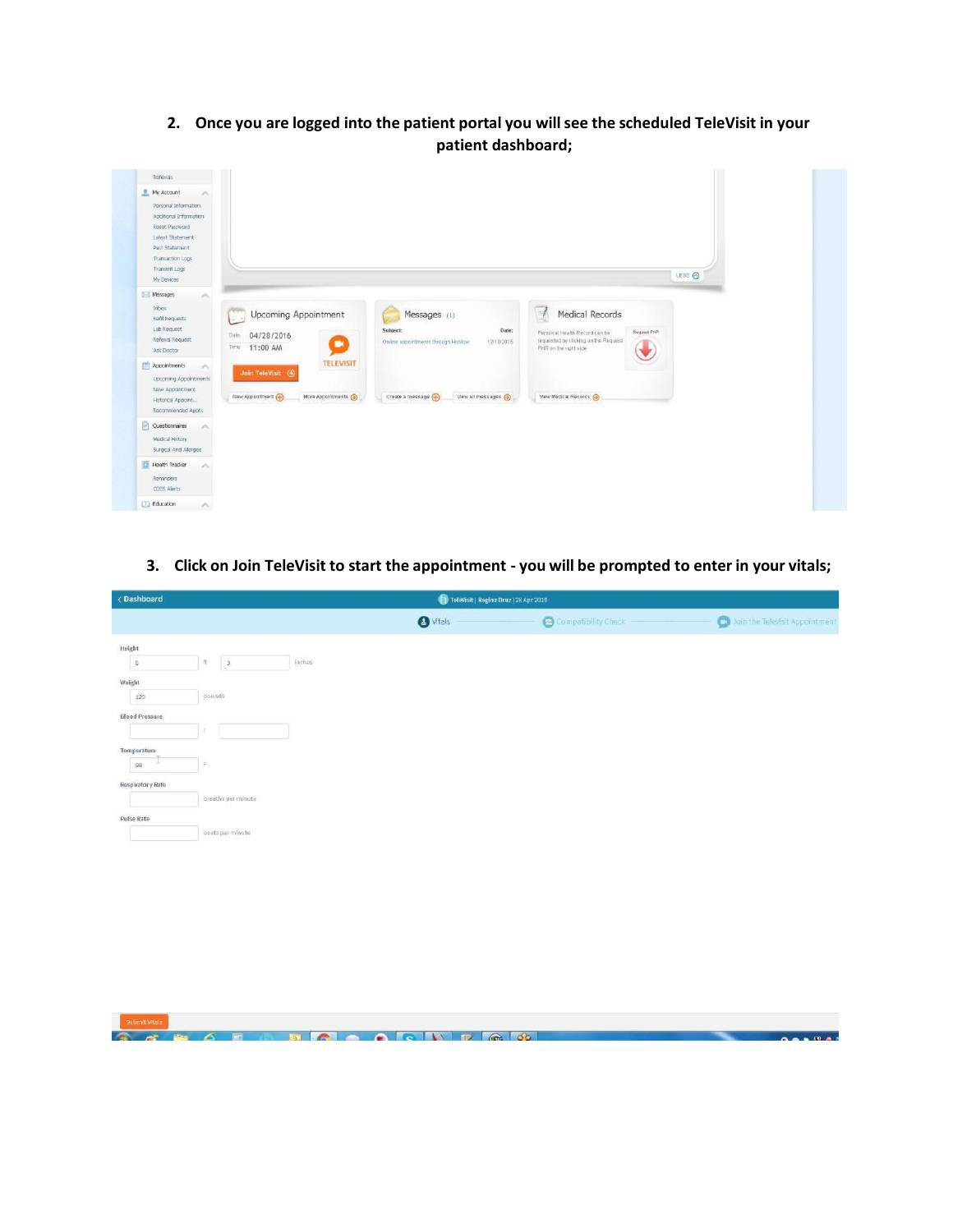**4. Once you enter in your vitals, a software compatibility check will be run to ensure that the webcam and audio functions on your tablet / computer will work for TeleVisitappointment;**

| < Dashboard   | TeleVisit   Kerri Domingues   19 Jun 2017                                                | Help?   Log out                          |
|---------------|------------------------------------------------------------------------------------------|------------------------------------------|
| Questionnaire | Compatibility Check<br><b>Vitals</b><br>$\bullet$                                        | <b>CO</b> Join the TeleVisit Appointment |
|               | TeleVisit System Compatibility Check                                                     |                                          |
|               | $\sqrt{2}$<br>Browser<br>Chrome 32 bit(version 58) Windows 7                             | $\bullet$                                |
|               | Speaker<br>$\Omega$<br>Ensure your speakers are working by clicking "Play" below<br>Play | $\bullet$                                |
| Computer      | Camera<br>$\blacksquare$                                                                 | $\bullet$                                |
|               | Integrated Camera (04f2:b398)<br>$\boldsymbol{\mathrm{v}}$<br>ଭ<br>Microphone            | $\circledcirc$                           |
|               | Default<br>$\boldsymbol{\mathrm{v}}$<br>Video Connection<br>$\mathbb{E}$                 | $\circledcirc$                           |
| Connection    | $\odot$<br>Bandwidth                                                                     | $\odot$                                  |

**5.** Once this has been completed you will just need to click on start TeleVisit – this will alert your **provider that they can now start the TeleVisit appointment**

| CCLI - Integrative Cardin X / ( ) healow TeleVisit                                                                                                                                                                             | x                                                                                                                                                                                           |                 |                                                                                                                                               |                                                                    |  |                                |  |  |
|--------------------------------------------------------------------------------------------------------------------------------------------------------------------------------------------------------------------------------|---------------------------------------------------------------------------------------------------------------------------------------------------------------------------------------------|-----------------|-----------------------------------------------------------------------------------------------------------------------------------------------|--------------------------------------------------------------------|--|--------------------------------|--|--|
| $\leftarrow$                                                                                                                                                                                                                   | C - https://mycw65.ecwdoud.com/portal8480/jsp/100mp/telemed/telendec.jsp?act=18proName=Regina+Druz8encryptedDataToTele=KYmRLPloN4ATbmASVMrwsEURDR7PGpJHGAhy00P0%2FvXOTZJBVUdNMH9%2BrL2zjw%2 |                 |                                                                                                                                               |                                                                    |  |                                |  |  |
| Hoppy Chrisgretive Cardiology B About NYeC   Digital B C OFH Home-Superior C ICCLI-Integrative C   Patients - HealthWave B WebMailLogin @ G) Roundcube Web: 4 Beacon Health Party: I Staff - HealthWave B ECL   Empire City Le |                                                                                                                                                                                             |                 |                                                                                                                                               |                                                                    |  |                                |  |  |
| < Dashboard                                                                                                                                                                                                                    |                                                                                                                                                                                             |                 | TeleVisit   Regina Druz   28 Apr 2016                                                                                                         |                                                                    |  |                                |  |  |
|                                                                                                                                                                                                                                |                                                                                                                                                                                             | <b>O</b> Vitals |                                                                                                                                               | Compatibility Check                                                |  | Join the TeleVisit Appointment |  |  |
|                                                                                                                                                                                                                                |                                                                                                                                                                                             |                 |                                                                                                                                               |                                                                    |  |                                |  |  |
|                                                                                                                                                                                                                                |                                                                                                                                                                                             |                 |                                                                                                                                               |                                                                    |  |                                |  |  |
|                                                                                                                                                                                                                                |                                                                                                                                                                                             |                 |                                                                                                                                               |                                                                    |  |                                |  |  |
|                                                                                                                                                                                                                                |                                                                                                                                                                                             |                 |                                                                                                                                               |                                                                    |  |                                |  |  |
|                                                                                                                                                                                                                                |                                                                                                                                                                                             |                 |                                                                                                                                               |                                                                    |  |                                |  |  |
| $\mathbb{Q}$                                                                                                                                                                                                                   |                                                                                                                                                                                             |                 |                                                                                                                                               |                                                                    |  |                                |  |  |
|                                                                                                                                                                                                                                |                                                                                                                                                                                             |                 |                                                                                                                                               |                                                                    |  |                                |  |  |
|                                                                                                                                                                                                                                |                                                                                                                                                                                             |                 |                                                                                                                                               | The Vitals have been submitted successfully                        |  |                                |  |  |
|                                                                                                                                                                                                                                |                                                                                                                                                                                             |                 | The "Start TeleVisit" link will appear orange 30 minutes before your scheduled appointment time, allowing access to the virtual waiting room. | The link to the waiting room for your TeleVisit will appear below. |  |                                |  |  |
|                                                                                                                                                                                                                                |                                                                                                                                                                                             |                 |                                                                                                                                               |                                                                    |  |                                |  |  |
|                                                                                                                                                                                                                                |                                                                                                                                                                                             |                 |                                                                                                                                               | <b>Start TeleVisit</b>                                             |  |                                |  |  |
|                                                                                                                                                                                                                                |                                                                                                                                                                                             |                 |                                                                                                                                               |                                                                    |  |                                |  |  |
|                                                                                                                                                                                                                                |                                                                                                                                                                                             |                 |                                                                                                                                               |                                                                    |  |                                |  |  |
|                                                                                                                                                                                                                                |                                                                                                                                                                                             |                 |                                                                                                                                               |                                                                    |  |                                |  |  |
|                                                                                                                                                                                                                                |                                                                                                                                                                                             |                 |                                                                                                                                               |                                                                    |  |                                |  |  |
|                                                                                                                                                                                                                                |                                                                                                                                                                                             |                 |                                                                                                                                               |                                                                    |  |                                |  |  |
|                                                                                                                                                                                                                                |                                                                                                                                                                                             |                 |                                                                                                                                               |                                                                    |  |                                |  |  |
|                                                                                                                                                                                                                                |                                                                                                                                                                                             |                 |                                                                                                                                               |                                                                    |  |                                |  |  |
| << Raylew Vitals                                                                                                                                                                                                               |                                                                                                                                                                                             |                 |                                                                                                                                               |                                                                    |  |                                |  |  |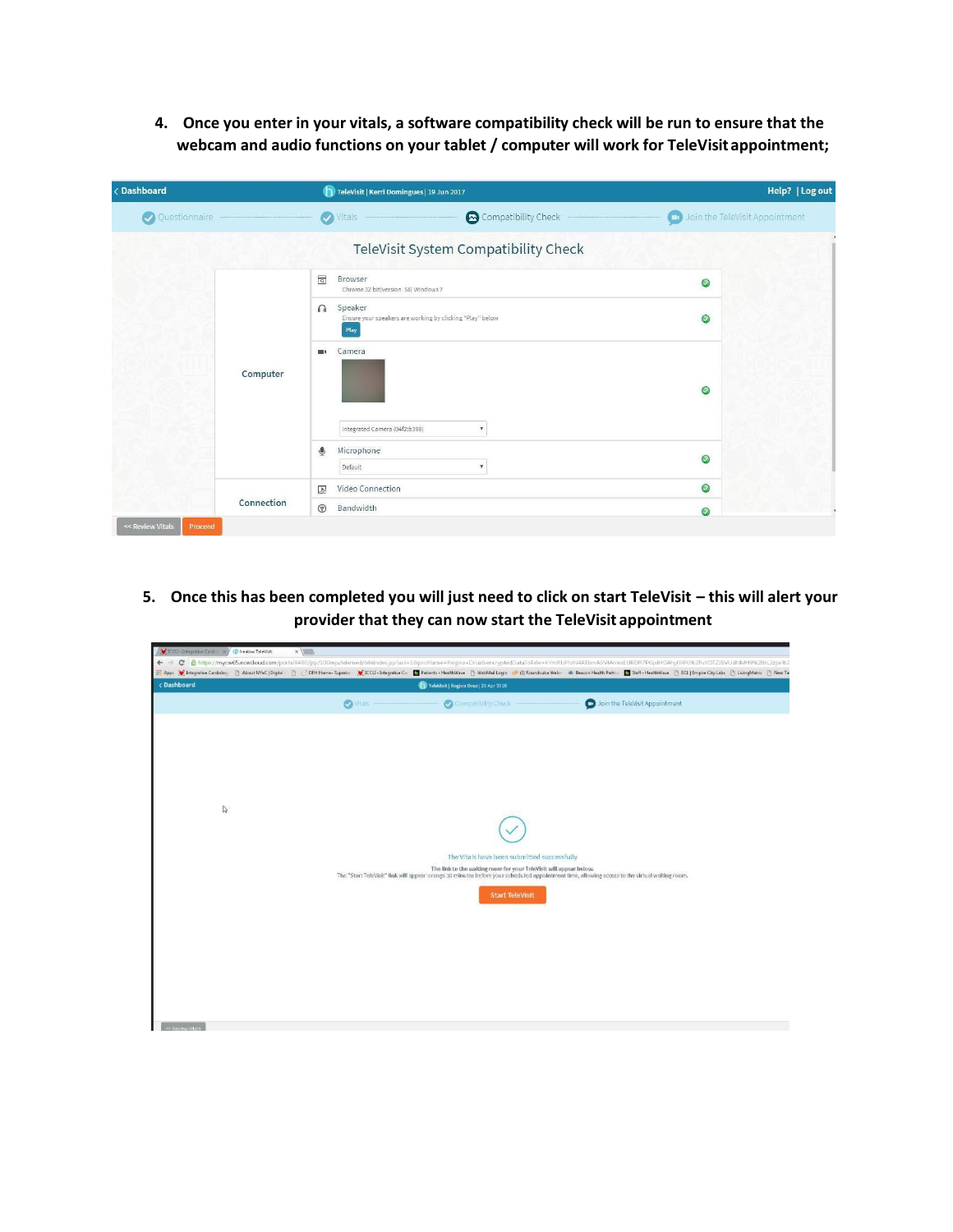6. You will then be placed in the waiting room for your provider is ready to start the TeleVisit **appointment;**

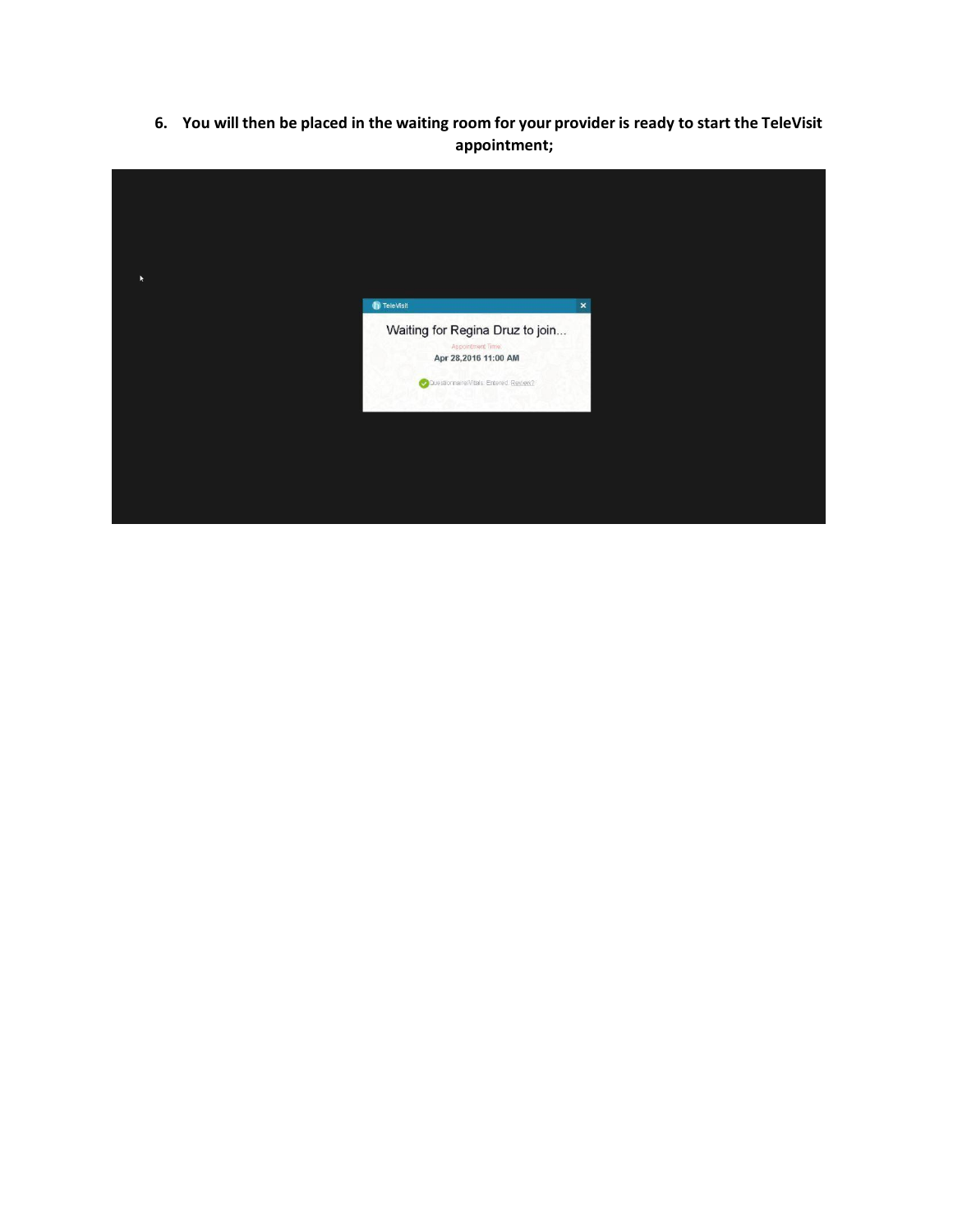## **Logging into TeleVisit from the email confirmation/notification**

**1. You will receive a confirmation email afterscheduling a TeleVisit appointment with your provider and you will also receive a notification email before the appointmenttime.**



**2. Click on "Join this TeleMed Appointment directly" link. You will be prompted to answer the questionnaires (if applicable). When you finish, click on "Submit Questionnaire"button.**

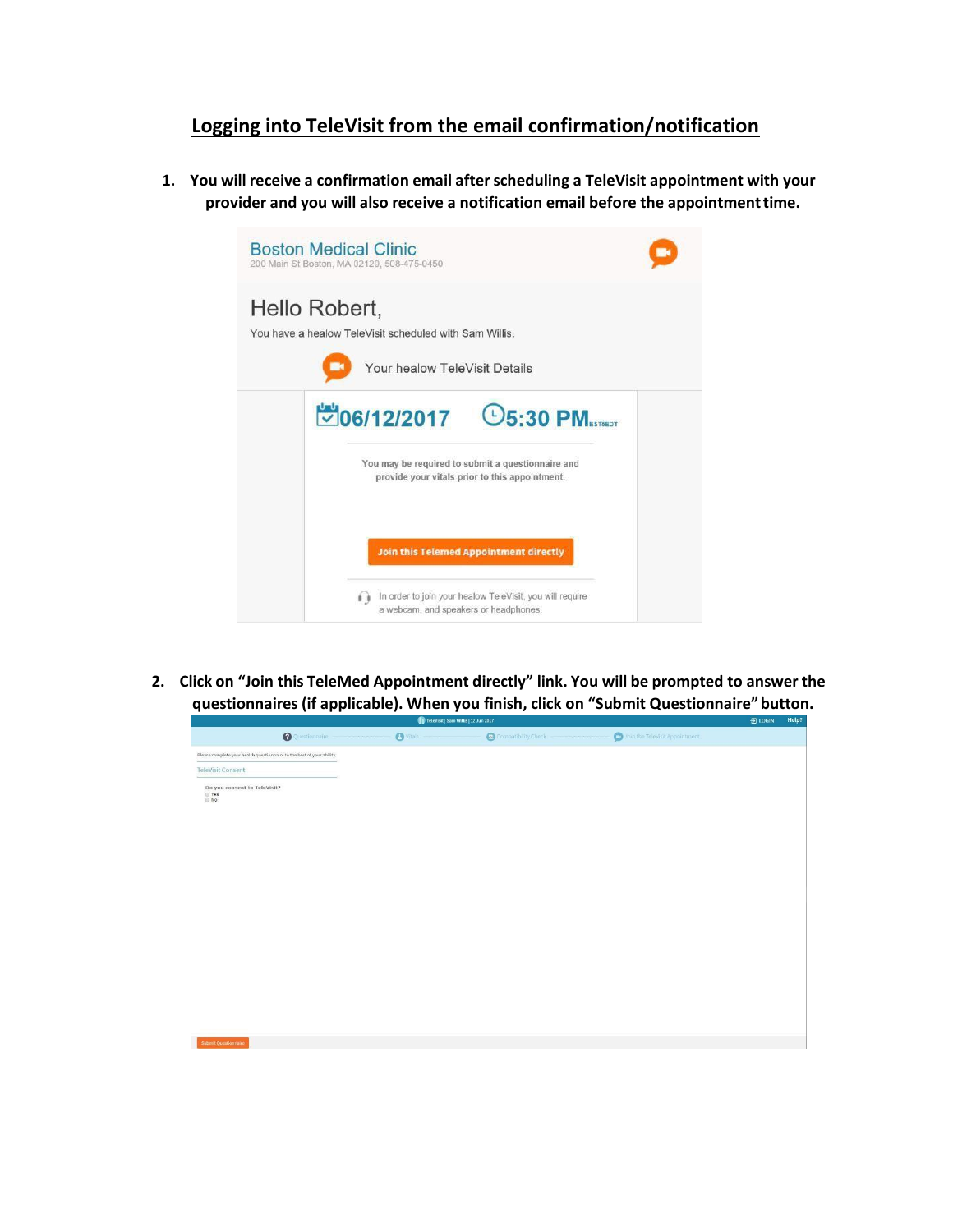**3. Next, you will be prompted to enter in your vitals(optional). Click on "Submit Vitals" when you finish.**

|                      |                    | Televisit   Sam Willis   12 Jun 2017 |                     |                                | 日 LOGIN | Help? |  |  |
|----------------------|--------------------|--------------------------------------|---------------------|--------------------------------|---------|-------|--|--|
|                      | Questionnaire      | $\bullet$ vitals                     | Compatibility Check | Join the TeleVisit Appointment |         |       |  |  |
| Height               |                    |                                      |                     |                                |         |       |  |  |
| 北.                   | inches             |                                      |                     |                                |         |       |  |  |
| weight               |                    |                                      |                     |                                |         |       |  |  |
|                      | pounds             |                                      |                     |                                |         |       |  |  |
| Blood Pressure<br>-1 |                    |                                      |                     |                                |         |       |  |  |
| Temperature          |                    |                                      |                     |                                |         |       |  |  |
| F.                   |                    |                                      |                     |                                |         |       |  |  |
| Respiratory Rate     |                    |                                      |                     |                                |         |       |  |  |
|                      | breaths per minute |                                      |                     |                                |         |       |  |  |
| Pulse Rate           |                    |                                      |                     |                                |         |       |  |  |
|                      | beats per minute   |                                      |                     |                                |         |       |  |  |
|                      |                    |                                      |                     |                                |         |       |  |  |
|                      |                    |                                      |                     |                                |         |       |  |  |
|                      |                    |                                      |                     |                                |         |       |  |  |
|                      |                    |                                      |                     |                                |         |       |  |  |
|                      |                    |                                      |                     |                                |         |       |  |  |
|                      |                    |                                      |                     |                                |         |       |  |  |
|                      |                    |                                      |                     |                                |         |       |  |  |
|                      |                    |                                      |                     |                                |         |       |  |  |
|                      |                    |                                      |                     |                                |         |       |  |  |
|                      |                    |                                      |                     |                                |         |       |  |  |

**4. A software compatibility check will be run to ensure that the webcam and audio functions, browser, video connection, and bandwidth on your tablet or computer will work for TeleVisit appointment. When it has been completed, click on "Proceed" button.**

|            | $\overline{\Xi}$<br>Browser                                                                  |                                        | $\circ$ |
|------------|----------------------------------------------------------------------------------------------|----------------------------------------|---------|
|            | Chrome 64 bit(version 58) Windows 10.0                                                       |                                        |         |
|            | n Speaker<br>Ensure your speakers are working by clicking "Play" below<br>Play               |                                        | $\circ$ |
| Computer   | Camera<br><b>MK</b><br>羅羅<br><b>COLLEGE</b><br>,,,,,,,,,,,,<br>Integrated Webcam (1hcf:28aa) | $\pmb{\mathrm{v}}$                     | $\circ$ |
|            | Microphone<br>۰<br>Default                                                                   | $\scriptstyle\rm v$                    | $\circ$ |
|            | Video Connection<br>$\Box$                                                                   |                                        | $\circ$ |
| Connection | $\odot$<br>Bandwidth<br>Your internet connection is suitable for TeleVisit.                  |                                        | $\circ$ |
|            |                                                                                              | Last Completed: 12 June 2017, 02:51 PM |         |
|            |                                                                                              |                                        |         |